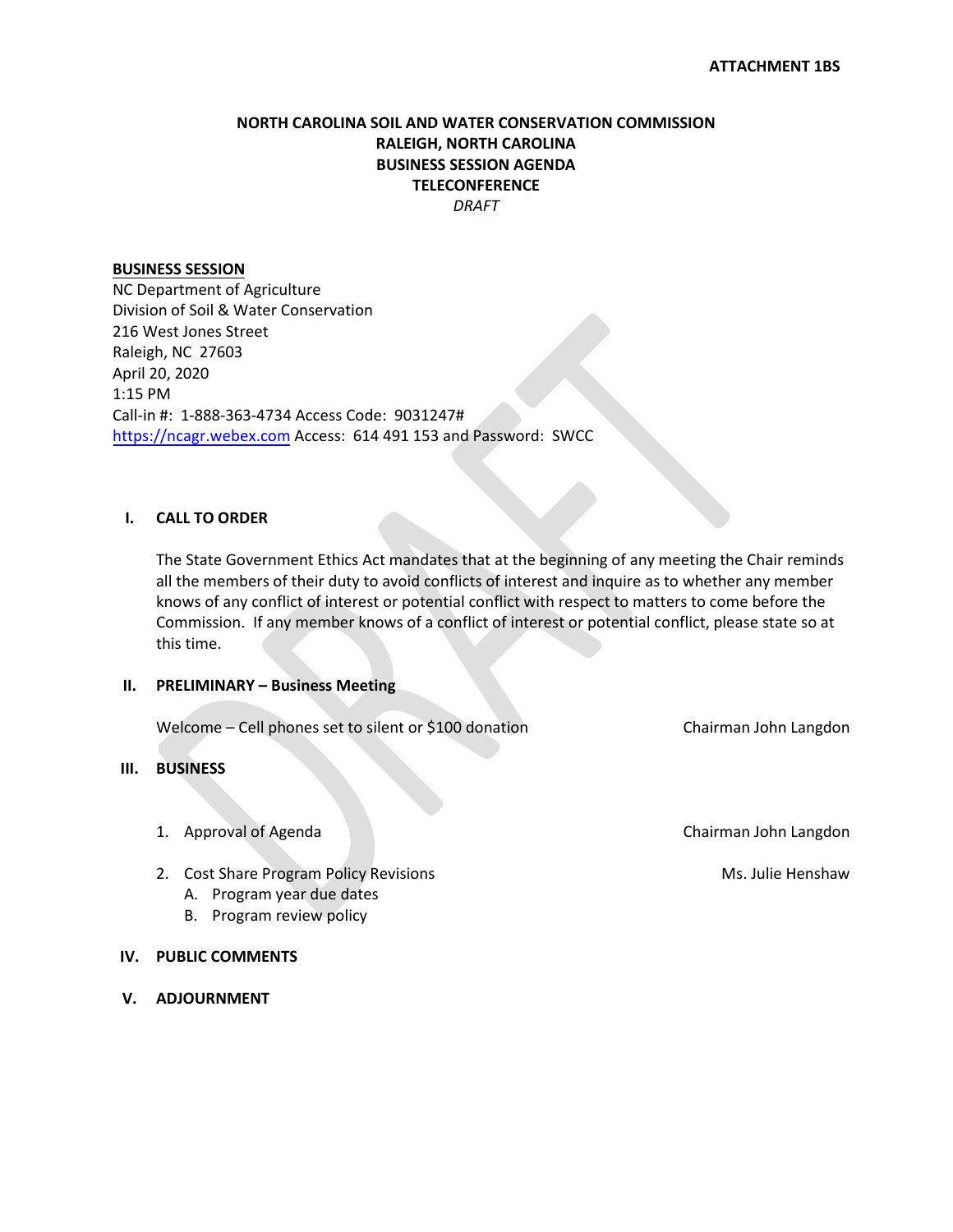

## **NORTH CAROLINA SOIL & WATER CONSERVATION COMMISSION BUSINESS MEETING MINUTES April 20, 2020**

### **TELECONFERENCE**

## **Call-in # 1-888-363-4734 and Access Code 9031247# ncagr.webex.com and Password SWCC**

NC Department of Agriculture Division of Soil & Water Conservation 216 W. Jones Street Old Health Building Raleigh, NC 27603

| <b>Commission Members</b> | <b>Guests</b>         | <b>Guests</b>        |
|---------------------------|-----------------------|----------------------|
| Wayne Collier             | <b>Rick McSwain</b>   | Amanda Kirby         |
| <b>Blount Knowles</b>     | Kayla Mounce          | John Mayberry        |
| John Langdon              | Jeff Parker           | Mike Kenley          |
| Myles Payne               | Kristina Fischer      | Wally Walker         |
| Derek Potter              | Jeff Parker           | DC Howard            |
| Mike Willis               | Allie Dinwiddie       | Mike Bowman          |
| <b>Commission Counsel</b> | Sandra Weitzel        | Tom Ellis            |
| Phillip Reynolds          | <b>Randy Willis</b>   | Jonathan Creeson     |
| <b>Guests</b>             | <b>Tyler Ross</b>     | James Vincent        |
| Vernon Cox                | Daphne Cartner        | Teresa Furr          |
| David Williams            | Paula Day             | Anne Coan            |
| Helen Wiklund             | <b>Blake Henley</b>   | <b>JB Reeves</b>     |
| Joshua Vetter             | Nancy McCormick       | Jake Barbee          |
| Julie Henshaw             | Daniel McClellan      | <b>Ken Parks</b>     |
| Jeff Young                | <b>Eric Pare</b>      | <b>Brandon Young</b> |
| Michael Shepherd          | <b>Cindy Phelps</b>   | <b>Billy Corbin</b>  |
| Lisa Fine                 | Kelly Hedgepeth       | Tom Hill             |
| Michelle Lovejoy          | Josh Pate             | <b>Hermes Goudes</b> |
| Cayle Aldridge            | <b>Gerald Dorsett</b> | <b>Bryan Evans</b>   |

Chairman Langdon called the meeting to order at 1:17 p.m. Chairman Langdon inquired whether any Commission members need to declare any conflict of interest, or appearance of conflict of interest, that may exist for agenda items under consideration, as mandated by the State Ethics Act. None were

NC Soil & Water Conservation Commission Meeting Minutes, April 20, 2020 **Page 1** of 3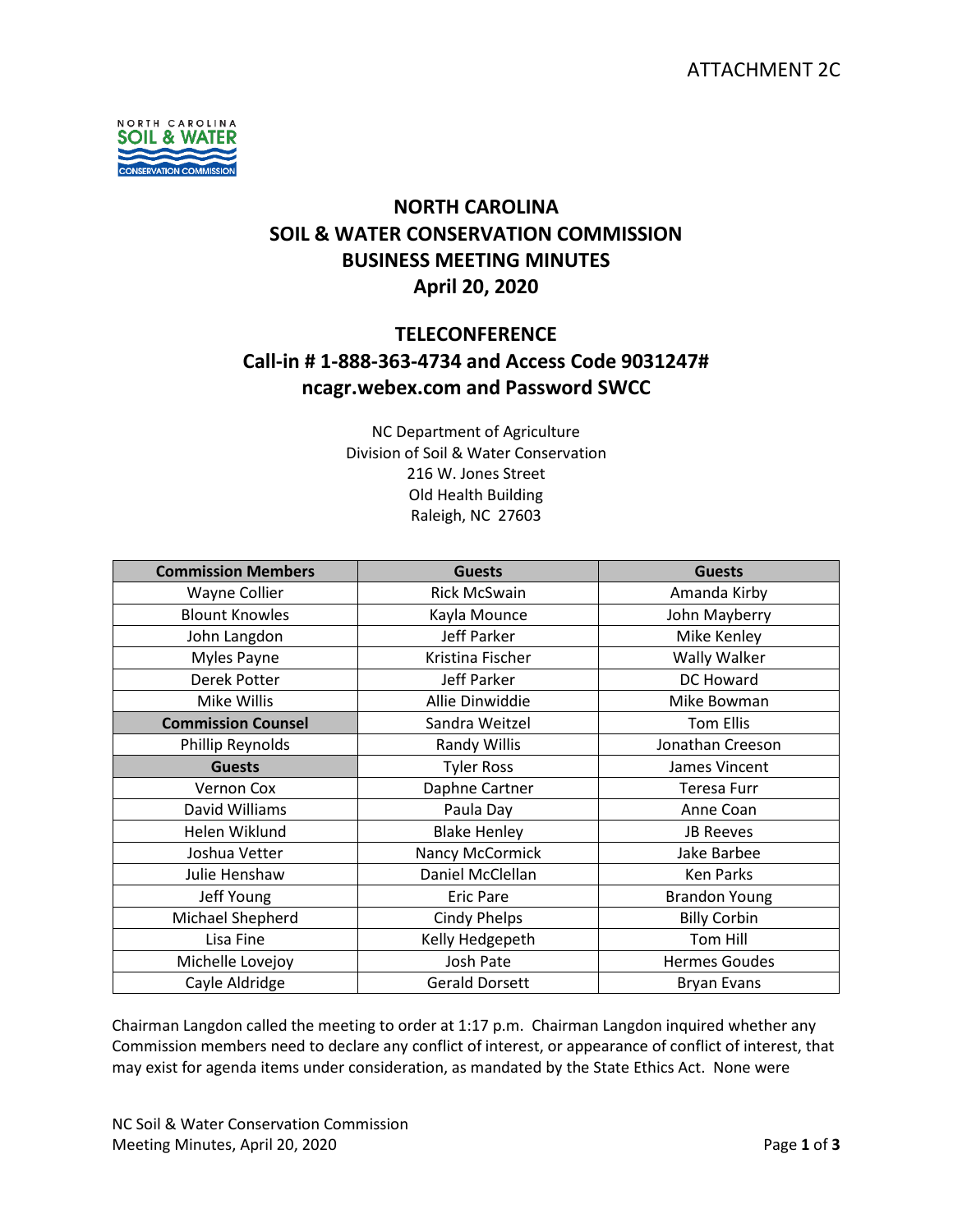declared. Chairman Langdon welcomed everyone and provided guidelines for the meeting. Director Cox stated the agenda needs to be approved and read the agenda items.

- **1. Approval of Agenda:** Chairman Langdon asked for a motion to approve the agenda. Commissioner Payne motioned to approve the agenda and Commissioner Collier seconded. Motion carried.
- **2. Cost Share Program Policy Revisions:** Director Cox recognized Ms. Julie Henshaw to present.

**2A. Program Year Due Dates:** Ms. Henshaw stated the Division proposes revising certain programmatic deadlines in response to the pandemic. The Division requests extending the deadline from June 1, 2020 to June 30, 2020 for the following:

- Technical Assistance Billing
	- $\circ$  Invoices received before the June 30 deadline will be guaranteed payment, however, payment may not be made until after the fiscal year end
- Strategic Plan

In addition, the date for submitting annual spot check forms is extended to September 30, 2020.

Chairman Langdon asked for a motion to approve the three recommendations for the Program Year Due Dates. Commissioner Knowles motioned to approve all three recommended revised due dates and Commissioner Willis seconded. Motion carried.

**2B. Program Review Policy:** Ms. Henshaw stated this is a request for Exception to the Program Review Policy. The Commission's policy states that the Division will conduct program reviews of at least 18 districts each year. Division staff request consideration of a policy exception to the number of program reviews required to be completed in FY2020. Program reviews were delayed until the changes to structural use policy were approved and the COVID-19 pandemic has also curtailed travel. Division staff will not be able to meet the requirement this year. This is a one-time exception to conducting 18 program reviews. The intent is not to double up the program reviews for next year beginning July 1 but to return to a regular schedule.

Chairman Langdon asked for a motion to approve. Commissioner Collier motioned to approve the request for the Program Review Policy and Commissioner Payne seconded. Motion carried.

**Public Comments:** Director Cox thanked the Commissioners for their participation and stated this will help the districts as they move forward in meeting the program requirements. Director Cox announced that Josh Vetter is the new program manager for the Agriculture Cost Share Program (ACSP). Mr. Vetter replaced Kelly Hedgepeth, who left the Division. The Division is preparing the job advertisement for Mr. Vetter's previous job, as the AgWRAP coordinator.

Commissioner Collier stated Mr. Vetter has done an excellent job in reviewing the Agriculture Cost Share incentives and is confident that he will do a great job in his new position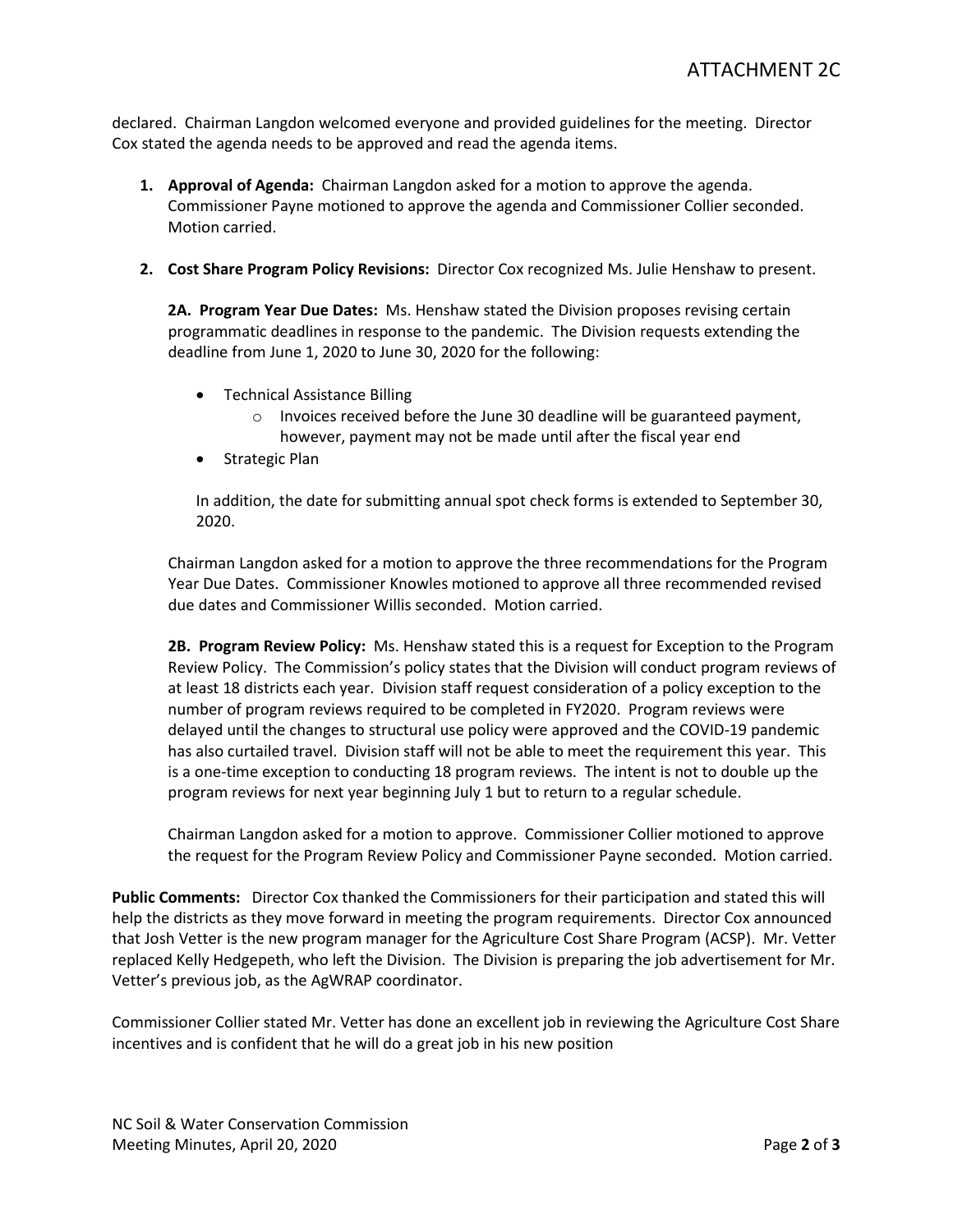Ms. Henshaw asked the Commission to consider rescheduling the July Commission meeting to the last week in July or first week in August, since the program due dates have been extended to June 30. This will allow Division staff to provide a complete and correct mailout. Chairman Langdon stated the May Commission meeting will most likely be a teleconference.

**Adjournment:** Chairman Langdon asked for a motion to adjourn.Commissioner Willis motioned to adjourn the meeting and Commissioner Potter seconded. Motion carried.

Meeting adjourned at 1:37 p.m.

 $\psi$  and  $\psi$ 

Vernon N. Cox, Director **N. Cox, Director** Michael Bushels and Helen Wiklund, Recording Secretary Division of Soil & Water Conservation, Raleigh, N.C.

*These minutes were approved by the North Carolina Soil & Water Conservation Commission on May 20, 2020.*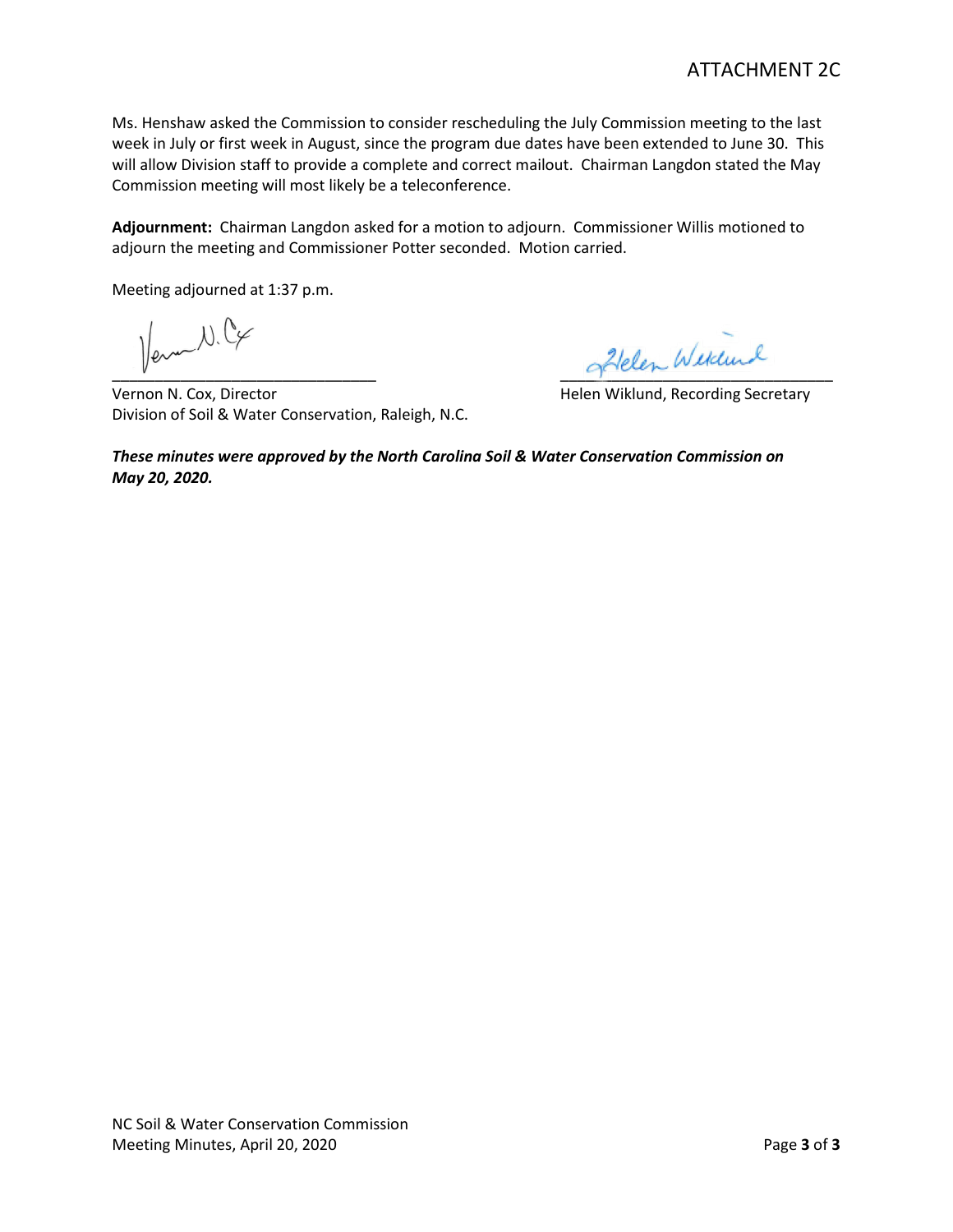# **FY2020 PROGRAM YEAR DUE DATES**

|                                     | 1. October 15                                               | Technical assistance billing (02 NCAC 59D .0108)                                                                                                                                         |  |
|-------------------------------------|-------------------------------------------------------------|------------------------------------------------------------------------------------------------------------------------------------------------------------------------------------------|--|
|                                     | 2. January 15                                               | Technical assistance billing                                                                                                                                                             |  |
|                                     | 3. March 1                                                  | Spring supplemental allocation requests due                                                                                                                                              |  |
|                                     | 4. April 15                                                 | Technical assistance billing                                                                                                                                                             |  |
| 5.                                  | May 15                                                      | Requests for payment and technical assistance invoices<br>from grant funds to be paid this fiscal year.                                                                                  |  |
|                                     | 6. June 30                                                  | Technical assistance billing (Pre-bill for month of June if                                                                                                                              |  |
| applicable)<br>the District for the | Failure to meet this deadline could result in no payment to |                                                                                                                                                                                          |  |
|                                     |                                                             | fourth quarter billing. Please note invoices received before<br>the June 30 deadline will be guaranteed payment,<br>however, payment may not be made until after the fiscal<br>year end. |  |
|                                     |                                                             | <b>Strategic Plans due</b>                                                                                                                                                               |  |
|                                     |                                                             |                                                                                                                                                                                          |  |
|                                     | 7. June 30                                                  | Division must receive by 5:00 p.m.<br>All contracts encumbering current program year funds.<br>(02 NCAC 59D .0103, .0104, .0105)                                                         |  |
|                                     |                                                             | Extension requests due to Division.                                                                                                                                                      |  |
|                                     |                                                             | Requests for payment due for contracts about to expire.                                                                                                                                  |  |
|                                     | 8. September 30                                             | Spot Check Forms due (02 NCAC 59D .0109)                                                                                                                                                 |  |